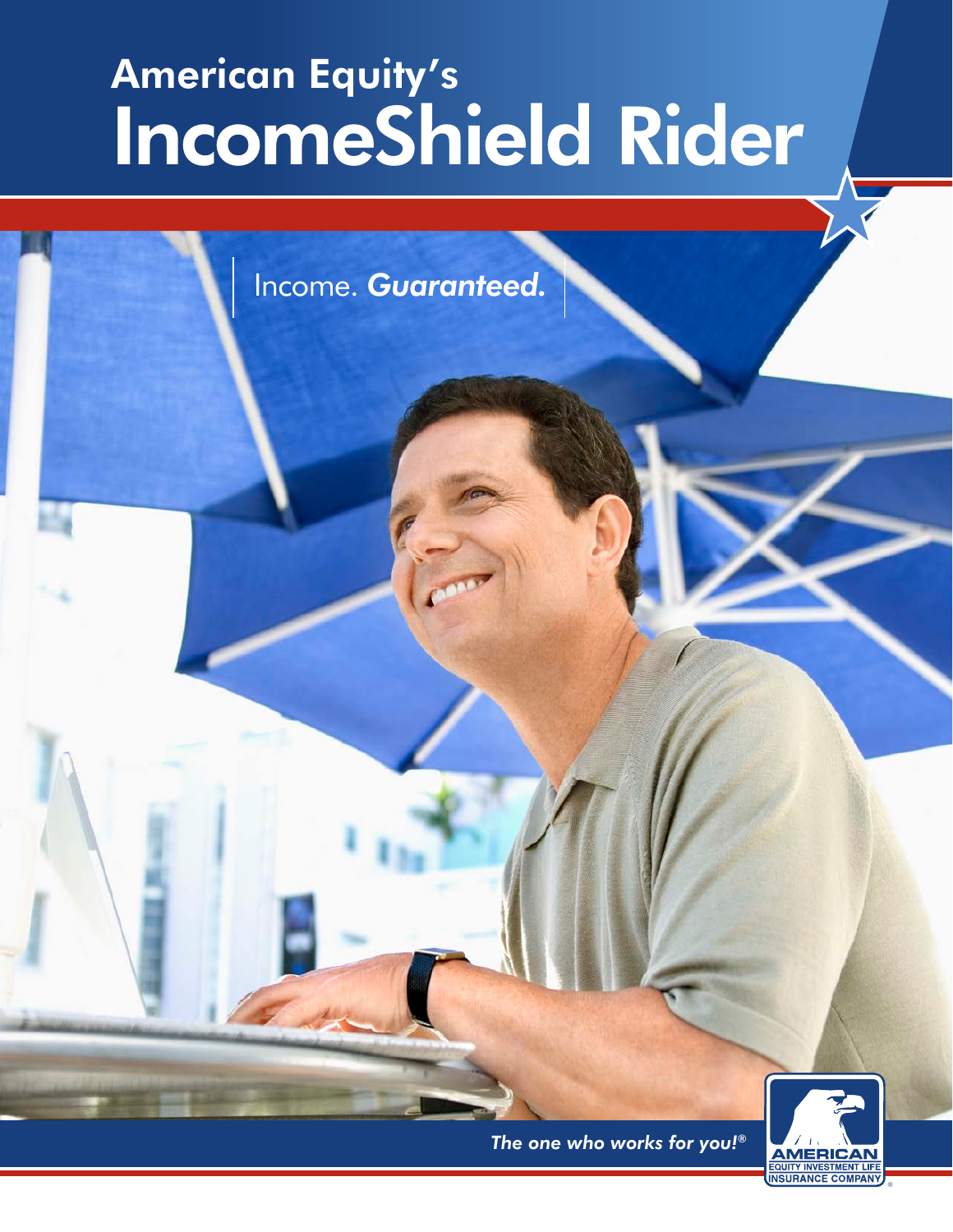## IncomeShield Rider Lifetime Income Benefit

A fixed annuity is designed to guarantee income down the road while providing principal protection along the way. These are important benefits for Americans who are enjoying longer lives and retirements.

For retirees who want to secure a revenue stream that cannot be outlived, we offer the optional IncomeShield rider which provides flexible income payments through a guaranteed income source.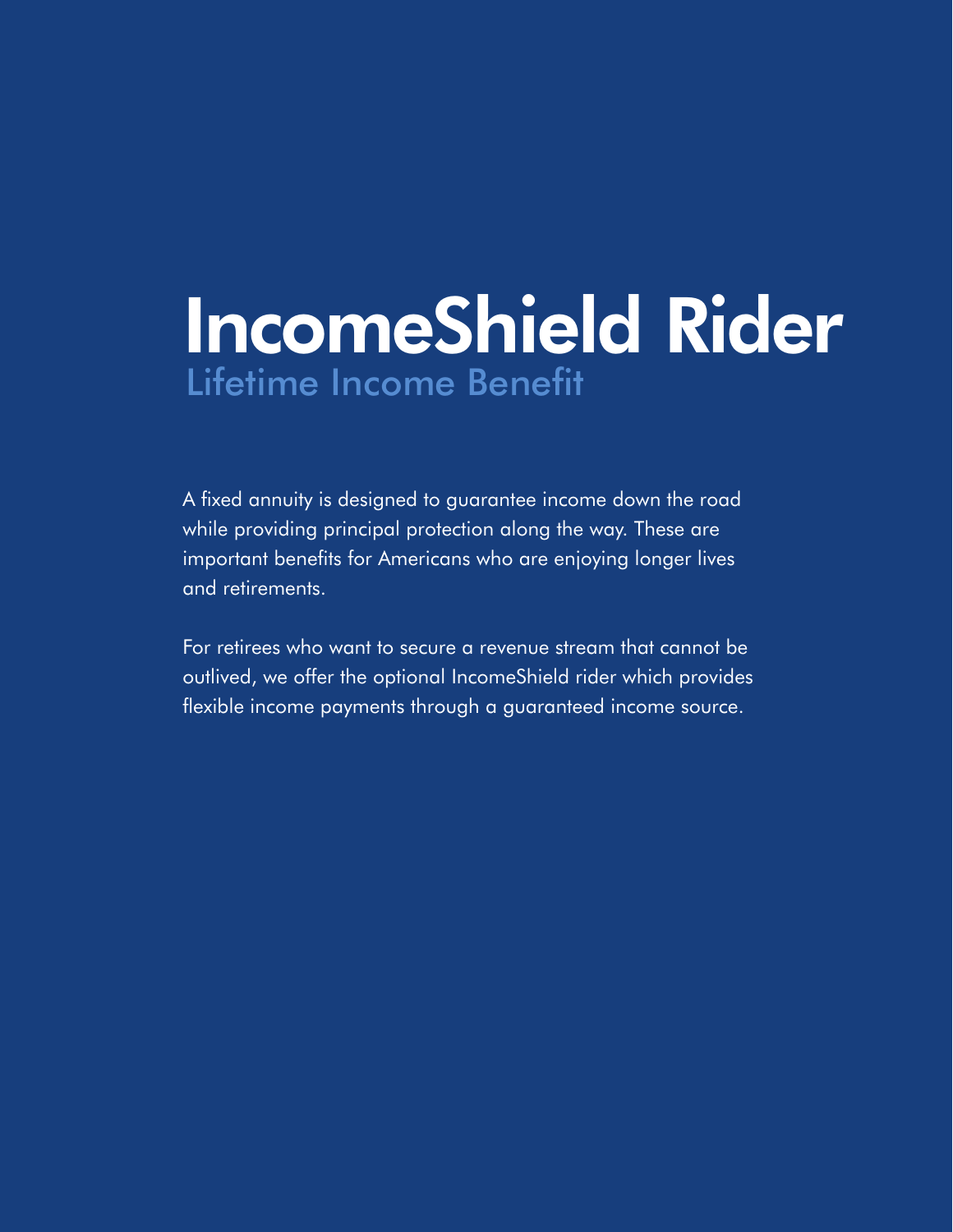### **RateShield with IncomeShield Rider**

The fixed annuity and income rider work together to provide a lifetime of benefits.

### What is a fixed annuity?

A contract backed by the financial strength and claims paying ability of the issuing company. This provides contract owners a retirement vehicle that secures a powerful combination of benefits:

- Guaranteed Income
- Principal Protection
- Tax-Deferred Growth
- **Liquidity**
- **May Avoid Provide**

### How does a fixed annuity work?

The long-term retirement product is purchased with a provider, and earns additional interest credit based on an established rate. As the annuity generates a reliable income source for the future, the principal is protected and the money is able to grow tax-deferred.

### What is a lifetime income rider?

The optional IncomeShield rider can help secure a lifelong income source. It offers a 20-year accumulation period where money is able to grow tax-deferred up to 20 years, or when the first income payment is received, whichever occurs first. A rider fee is deducted from the Contract Value each year as long as the rider is active.

The rider has a guaranteed minimum payout based on clearly defined factors:

- Age when income payments start
- Withdrawal rate monthly, quarterly, semi-annual or annual income payments
- **Distribution** single or joint life payout
- **Timing** contract years before income payments begin

## **Why American Equity?**

For over 20 years, American Equity has been committed to providing quality annuity products backed by superior service. We remain focused on the business principles that have served our contract owners from the beginning. Through our financial strength and ongoing stability we help fund more than half-a-million contract owners' retirements across the country.

**\$41 Billion in Assets1 35,000 Active Agents 540,000 Active Contract Owners** **A- (Excellent) rating from A.M. Best2 A- (Strong) rating from S&P 500®3 American-owned and operated**

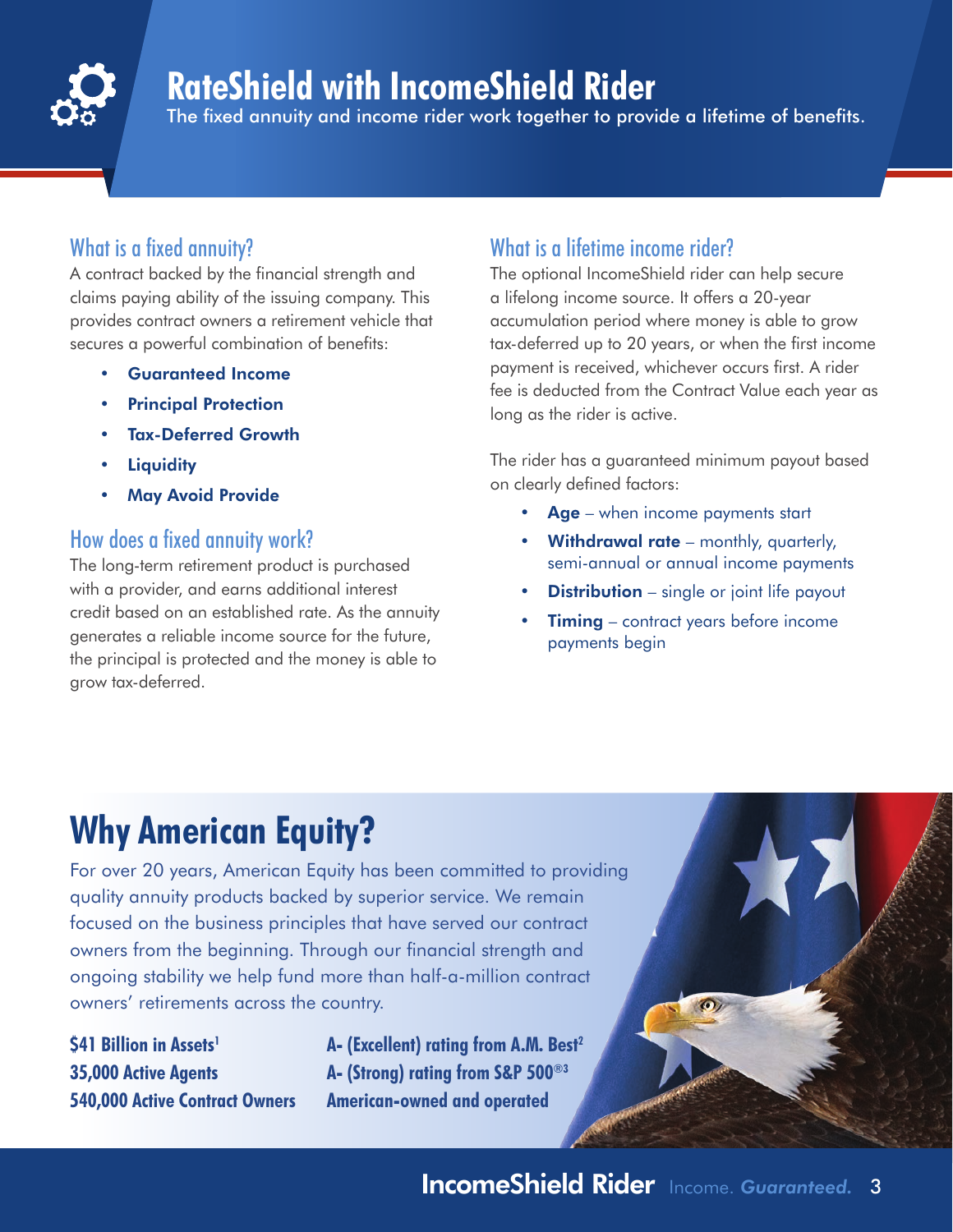### **Key Terms**

 $\frac{1}{2}$ 

In order to understand how the IncomeShield works, it is important to know the product's key terms and features.

| Annuitization                           | Conversion of accumulated<br>value of your annuity into regular<br>guaranteed income payments.                                  | <b>Joint Life</b><br>Payout                | A joint life payout is available<br>only to legal spouses, as defined<br>under federal law. Both spouses<br>must be at least 50 years of age |  |  |
|-----------------------------------------|---------------------------------------------------------------------------------------------------------------------------------|--------------------------------------------|----------------------------------------------------------------------------------------------------------------------------------------------|--|--|
| <b>Contract</b><br>Value                | Value of the funds in the<br><b>Base Contract.</b>                                                                              |                                            | and payment is based on the<br>age of the younger joint payee.<br>Payments are made through the                                              |  |  |
| Income<br>Account<br><b>Value (IAV)</b> | This value is used solely to<br>determine the amount of<br>income to be received under<br>this Rider. It is not a traditionally |                                            | life of the last surviving spouse,<br>so long as spousal continuation<br>is elected.                                                         |  |  |
|                                         | accessible value. This serves as<br>a measuring tool for purposes of<br>the Rider only.                                         | Lifetime<br>Income<br><b>Benefit (LIB)</b> | The amount of income received<br>for elected payments. It is based<br>on IAV, gender and age at the<br>time of election.                     |  |  |
| <b>IAV Period</b>                       | The period of time during which<br>the Income Account Value is<br>credited the Income Account<br>Value Rate.                    | <b>Rider Fee</b>                           | The fee charged for this Rider<br>is deducted from the Contract<br>Value each year as long as the<br>IncomeShield is active.                 |  |  |
| <b>IAV Rate</b>                         | Annual effective interest rate<br>that is applied to the Income<br>Account Value.                                               | <b>Single Life</b><br>Payout               | Single Life Payout: For the owner<br>and sole annuitant, payouts<br>are based on age and gender                                              |  |  |
| <b>Interest</b><br><b>Credit</b>        | The amount credited to the<br>Contract Value based upon the<br>annually declared rate associated<br>with the base contract.     | Surrender                                  | at election.<br>Termination of the contract<br>in exchange for Cash<br>Surrender Value.                                                      |  |  |
|                                         |                                                                                                                                 | Surrender<br><b>Charge</b>                 | Fee charged, when applicable,<br>for full or partial distribution<br>over the Free Withdrawal<br>amount.                                     |  |  |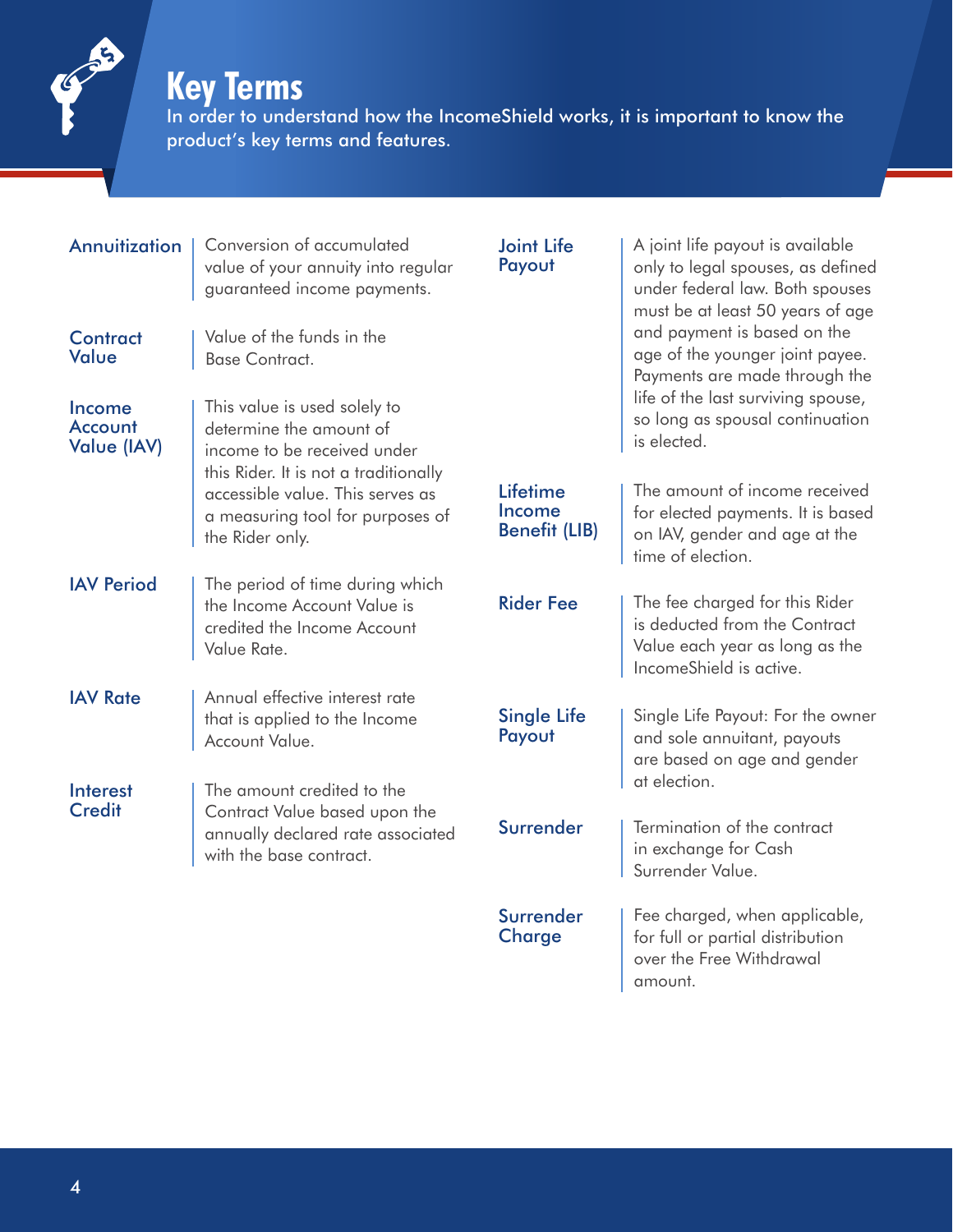

### **IncomeShield Option**

The IncomeShield Rider is designed to help individuals reach their income goals and meet their lifestyle needs.

### Guaranteed Income

This income rider offers a set IAV Rate, declared at issue and guaranteed for 20 years. The income payments may begin at any time after the first contract year and are available without a withdrawal charge or having to Annuitize the contract.

#### Lifetime Income Option

Issue Age: 50+ IAV Rate: 8.5% Simple Interest IAV Period: 20 years Fee: 1.00% of Contract Value, Annually

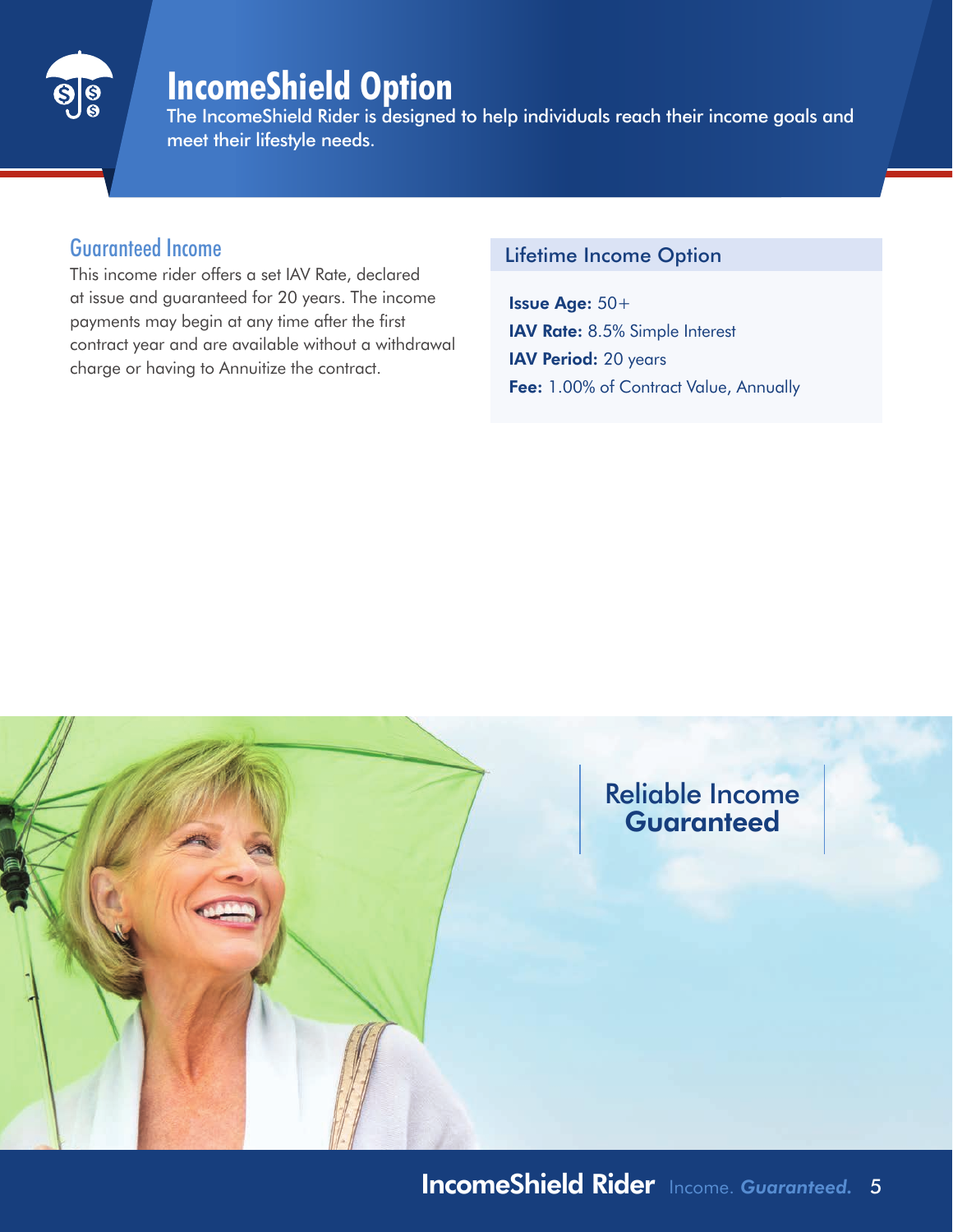### **Predictable Lifetime Income**

Guaranteed income payments based on easy to understand payout factors

### Payout Factors

|                | <b>Single</b> |       | Joint        |     | <b>Single</b> |       | <b>Joint</b> |
|----------------|---------------|-------|--------------|-----|---------------|-------|--------------|
| Age            | Female        | Male  | <b>Joint</b> | Age | Female        | Male  | <b>Joint</b> |
| 50             | 3.40%         | 3.50% | 3.00%        | 65  | 4.80%         | 5.00% | 4.25%        |
| 51             | 3.50%         | 3.60% | 3.10%        | 66  | 4.90%         | 5.10% | 4.35%        |
| 52             | 3.60%         | 3.70% | 3.20%        | 67  | 5.00%         | 5.20% | 4.40%        |
| 53             | 3.70%         | 3.80% | 3.30%        | 68  | 5.05%         | 5.30% | 4.45%        |
| 54             | 3.80%         | 3.90% | 3.40%        | 69  | 5.15%         | 5.40% | 4.50%        |
| 55             | 3.90%         | 4.00% | 3.50%        | 70  | 5.25%         | 5.50% | 4.55%        |
| 56             | 4.00%         | 4.10% | 3.60%        | 71  | 5.30%         | 5.60% | 4.60%        |
| 57             | 4.05%         | 4.20% | 3.70%        | 72  | 5.35%         | 5.70% | 4.65%        |
| 58             | 4.15%         | 4.30% | 3.80%        | 73  | 5.40%         | 5.80% | 4.70%        |
| 59             | 4.25%         | 4.40% | 3.90%        | 74  | 5.50%         | 5.90% | 4.75%        |
| 60             | 4.35%         | 4.50% | 4.00%        | 75  | 5.60%         | 6.00% | 4.80%        |
| 6 <sup>1</sup> | 4.40%         | 4.60% | 4.05%        | 76  | 5.70%         | 6.10% | 4.85%        |
| 62             | 4.50%         | 4.70% | 4.10%        | 77  | 5.80%         | 6.20% | 4.90%        |
| 63             | 4.60%         | 4.80% | 4.15%        | 78  | 5.90%         | 6.30% | 5.00%        |
| 64             | 4.70%         | 4.90% | 4.20%        | 79  | 6.00%         | 6.40% | 5.05%        |
|                |               |       |              | 80  | 6.10%         | 6.50% | 5.10%        |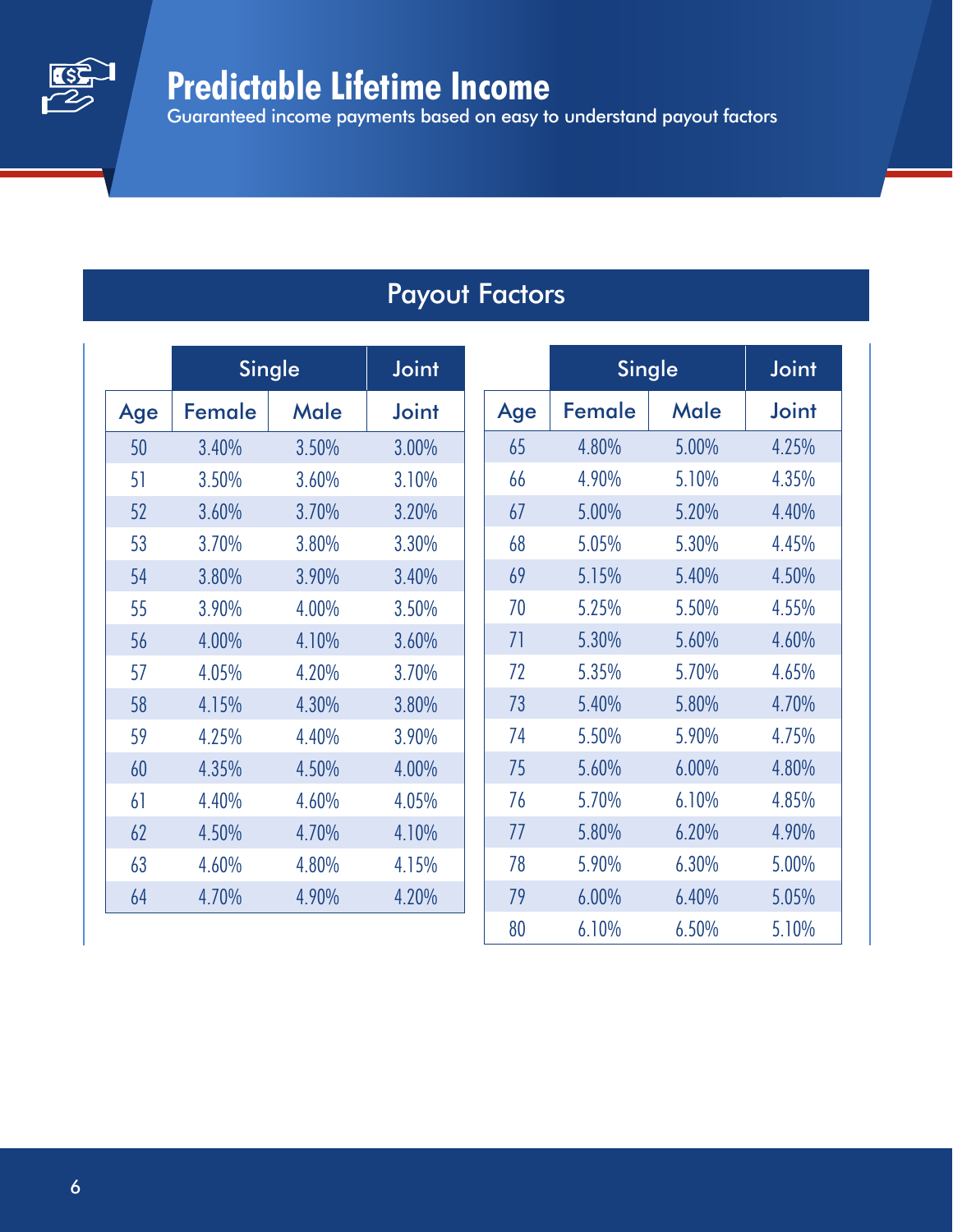

### **Income and Withdrawals**

The IncomeShield offers guaranteed income through a secure revenue source.

#### Income Payment Election

Income payments can begin any time after the first contract anniversary. At the time of election, contract owners select either single life or joint life payouts. Once income payments begin these choices are locked in and may not be changed.

- **Single Life** payout factors are determined by the owner's gender and their age at the time of payout election.
- **Joint Life** payout is based on the youngest age of the contract owner or spouse, who is at least 50 years, and income payments are guaranteed until the death of the surviving spouse subject to the spousal continuation provision.

### Excess Withdrawals

Any partial withdrawals taken from the Contract Value after income payments have started are considered Excess Withdrawals and will reduce future income payment amounts and your IAV on a pro-rata basis. For example an additional withdrawal of 5% of your Contract Value reduces your future income payments by 5%. If an Excess Withdrawal plus income payment exceeds the Free Withdrawal amount allowed in any contract year; Withdrawal Charges will be applied to any amount in excess of the Free Withdrawal amount. Should Excess Withdrawals reduce the Contract Value to zero, the IAV will also be reduced to zero, and the contract and rider will be considered to be surrendered. Any remaining income payments would also terminate.

### Death of Owner

American Equity's annuities have a Death Benefit that allows the beneficiaries immediate access to contract value at the time of death. This can help avoid a costly prolonged probate process.

If the owner's spouse is sole primary beneficiary of the contract, elects spousal continuation, and is at least age 50, then income benefits may continue. Details and available options are detailed in the contract.

The IncomeShield terminates and income payments stop upon the earliest of either the owner's written request, the date the contract terminates, the date the contract is annuitized or the date the owner of the contract changes. Once the IncomeShield terminates, it may not be reinstated.

### Tax Treatment

All income payments are considered a withdrawal from the Contract Value, and any part of the withdrawal that is deferred interest is taxable as income. If the contract is in a qualified plan the entire amount of the withdrawal may be taxable. The taxation of income payments is calculated as outlined in the Internal Revenue Code.

In addition, the taxable portion of any withdrawal taken before age 59½ may be subject to an additional penalty of 10% by the Internal Revenue Service.

Please contract a tax professional for additional information.